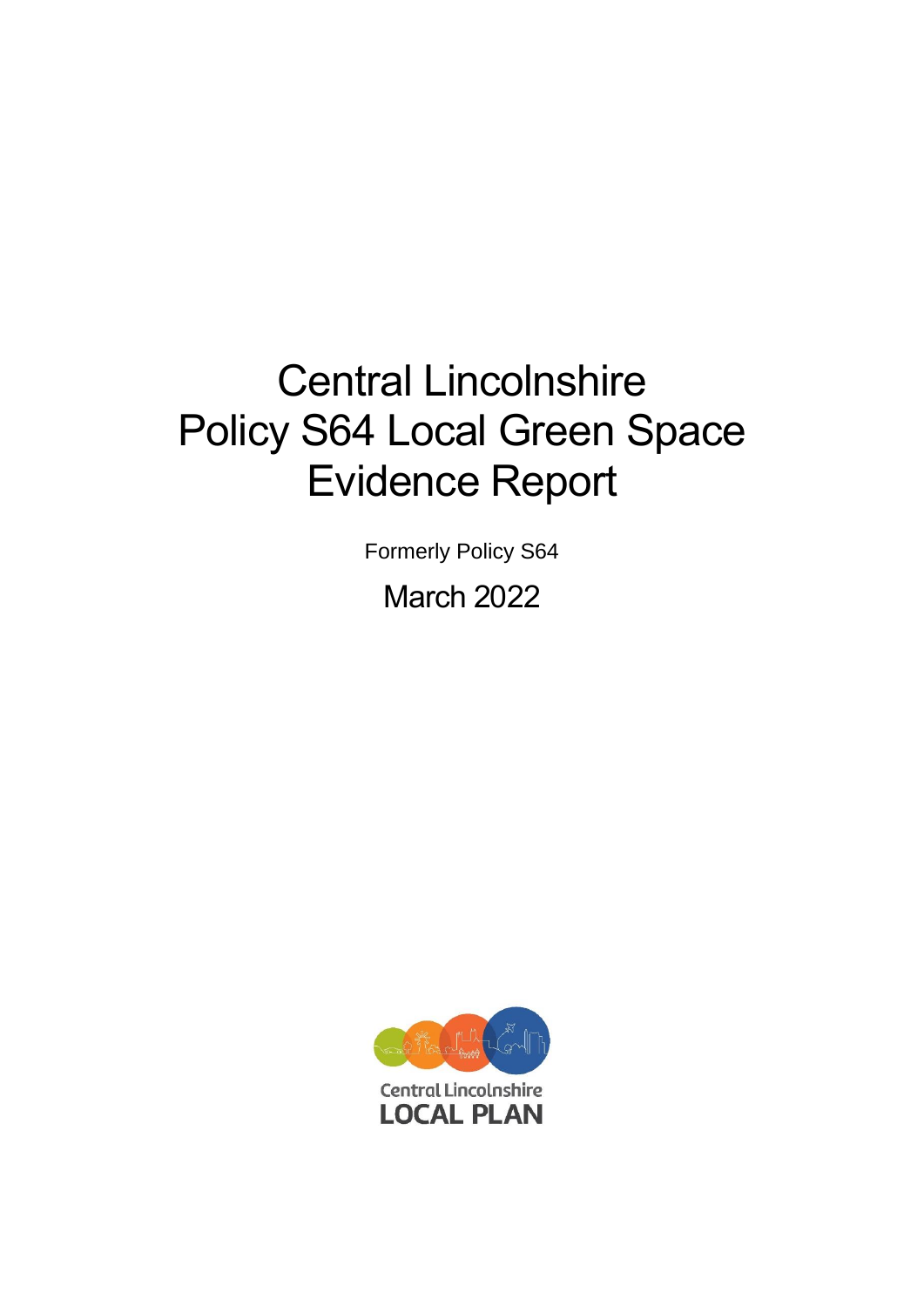# **Contents**

| 6. |  |
|----|--|
|    |  |
|    |  |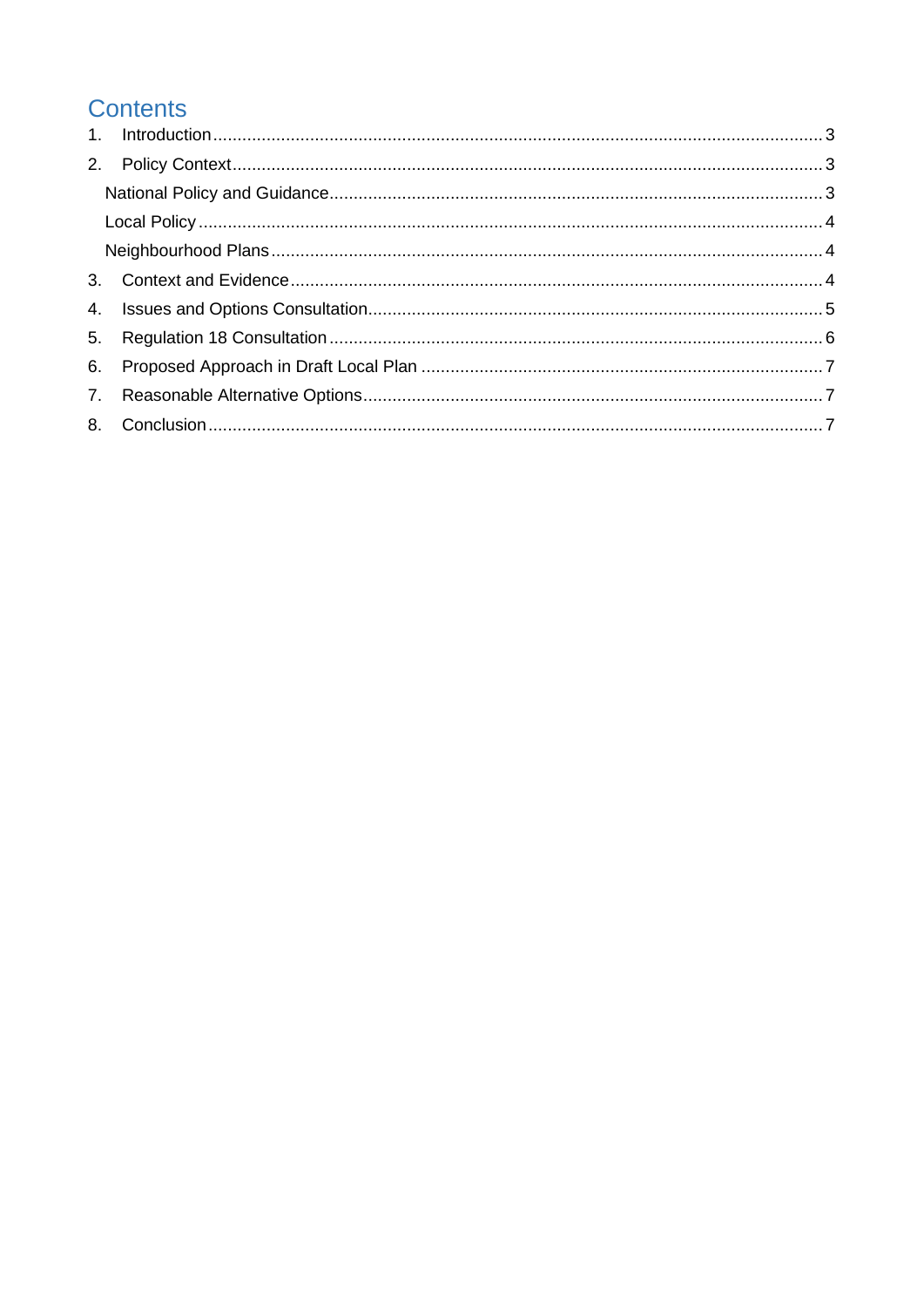# <span id="page-2-0"></span>1. Introduction

- 1.1. The Central Lincolnshire Local Plan is being updated since the first Local Plan for Central Lincolnshire, an area covering the districts of City of Lincoln, North Kesteven and West Lindsey, was adopted in April 2017.
- 1.2. This Evidence Report (which is one of a collection) provides background information and justification for Policy S64, which relates to Local Green Spaces.

# <span id="page-2-1"></span>2. Policy Context

## National Policy and Guidance

- <span id="page-2-2"></span>2.1. Since the Central Lincolnshire Plan was adopted the National Planning Policy Framework (NPPF) was updated in July 2018 with subsequent additional changes being published in February 2019 and a further update in July 2021.
- 2.2. Paragraph's 101 and 102 of the NPPF specifically relate to Local Green Spaces. Paragraph 101 states:

*"The designation of land as Local Green Space through local and neighbourhood plans allows communities to identify and protect green areas of particular importance to them. Designating land as Local Green Space should be consistent with the local planning of sustainable development and complement investment in sufficient homes, jobs and other essential services. Local Green Spaces should only be designated when a plan is prepared or updated, and be capable of enduring beyond the end of the plan period."*

2.3. Paragraph 102 goes on to set out the criteria to be used when designating Local Green Space:

*"The Local Green Space designation should only be used where the green space is: a) in reasonably close proximity to the community it serves; b) demonstrably special to a local community and holds a particular local significance, for example because of its beauty, historic significance, recreational value (including as a playing field), tranquillity or richness of its wildlife; and c) local in character and is not an extensive tract of land."*

2.4. Paragraph 103 states:

*"Policies for managing development within a Local Green Space should be consistent with those for Green Belts."*

- 2.5. The Planning Practice Guidance (PPG) was first introduced in 2014 which offers 'live' government guidance. The PPG provides guidance to help in the implementation of policy in the NPPF.
- 2.6. The PPG includes a section on Local Green Space, providing additional guidance in relation to the NPPF. The following paragraphs are particularly relevant:

*"Designating any Local Green Space will need to be consistent with local planning for sustainable development in the area. In particular, plans must identify sufficient land in suitable locations to meet identified development needs and the Local Green Space*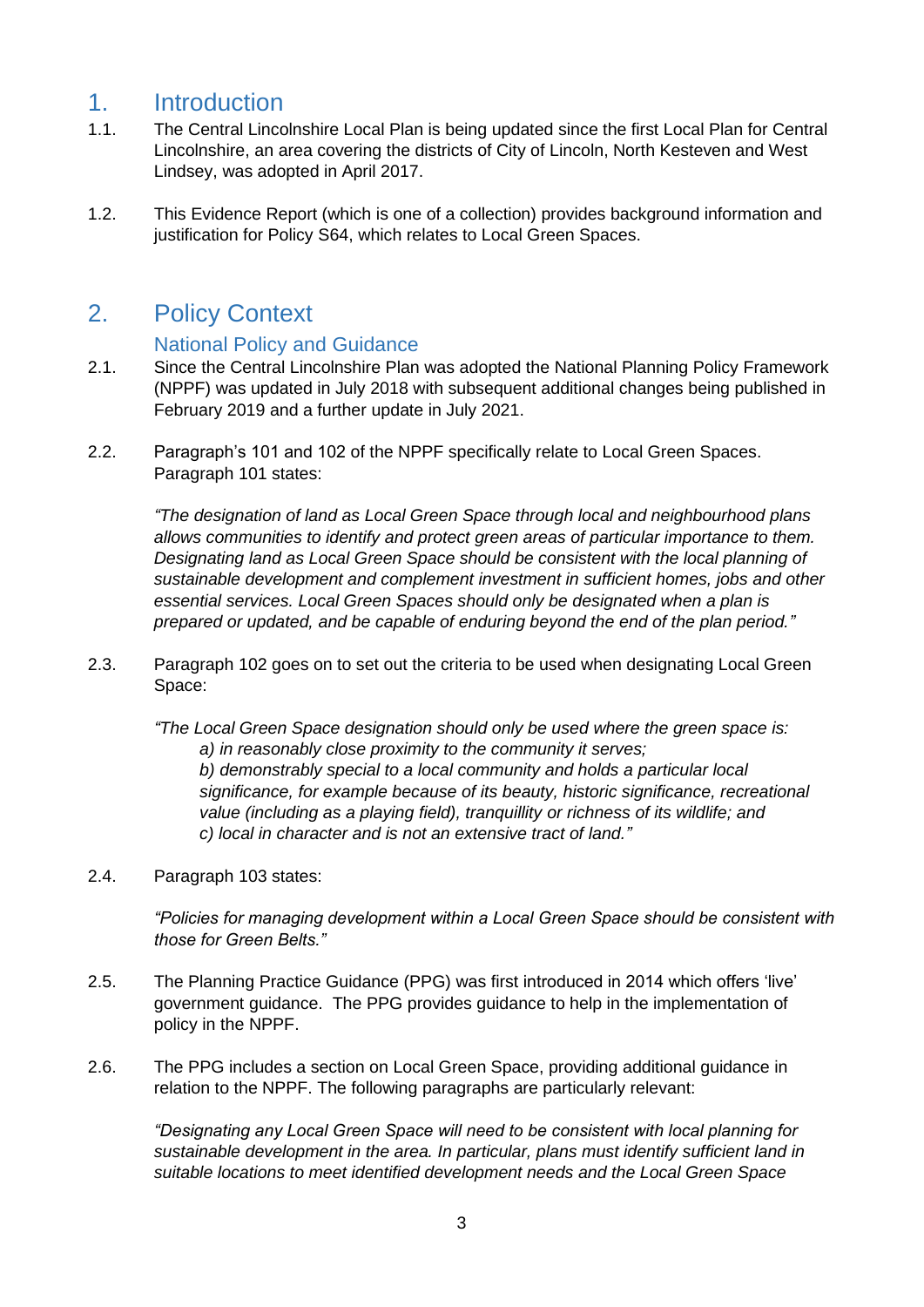*designation should not be used in a way that undermines this aim of plan making."* Paragraph: 007 Reference ID: 37-007-20140306

"*Local Green Spaces may be designated where those spaces are demonstrably special to the local community, whether in a village or in a neighbourhood in a town or city.*" Paragraph: 009 Reference ID: 37-009-20140306

### Local Policy

<span id="page-3-0"></span>2.7. The adopted Local Plan contains a specific policy in relation to Local Green Space that designates areas identified on the Policies Map as such. This policy also addresses Important Open Spaces.

#### Neighbourhood Plans

<span id="page-3-1"></span>2.8. A neighbourhood plan gives communities direct power to develop a shared vision for their neighbourhood and shape the development and growth of their local area. Many of the made neighbourhood plans across Central Lincolnshire recognise the importance of protecting areas of open space. A number of these Neighbourhood Plans have designated areas of open space as Local Green Spaces, where they meet the criteria set out in the NPPF.

## <span id="page-3-2"></span>3. Context and Evidence

- 3.1. Open spaces make a significant contribution to local communities and the environment within Central Lincolnshire. Accessible, good quality open spaces provide opportunities for physical exercise and places to meet, impacting positively on health and wellbeing and social cohesion. Open spaces also have environmental benefits, including supporting biodiversity, flood risk management and contributing to landscape and townscape character and the setting of the built environment.
- 3.2. The ability to designate demonstrably special areas of open space as Local Green Space was introduced in the previous version of the NPPF (2012). The adopted Local Plan, therefore, was the first for the area to make such designations. The drafting process for the adopted Local Plan undertook a call for sites for possible Local Green Spaces. As a result of this a thorough and robust appraisal of each site submitted for consideration was undertaken, a significant number of sites were designated as Local Green Space within the adopted Local Plan.
- 3.3. The Local Green Spaces Evidence Paper sets out the methodology that was used to appraise the sites submitted as possible green spaces during the preparation of the adopted local plan. This methodology was also used to appraise the small number of sites suggested during the issues and options consultation. The appraisal process of these suggested sites is also set out within the evidence paper.
- 3.4. Within Central Lincolnshire, in particular in and around the larger settlements, a key issue will be balancing the need for growth with the need for high quality open spaces. Maintaining the Local Green Space designation within the Local Plan will ensure those areas of value to local residents are protected and remain available.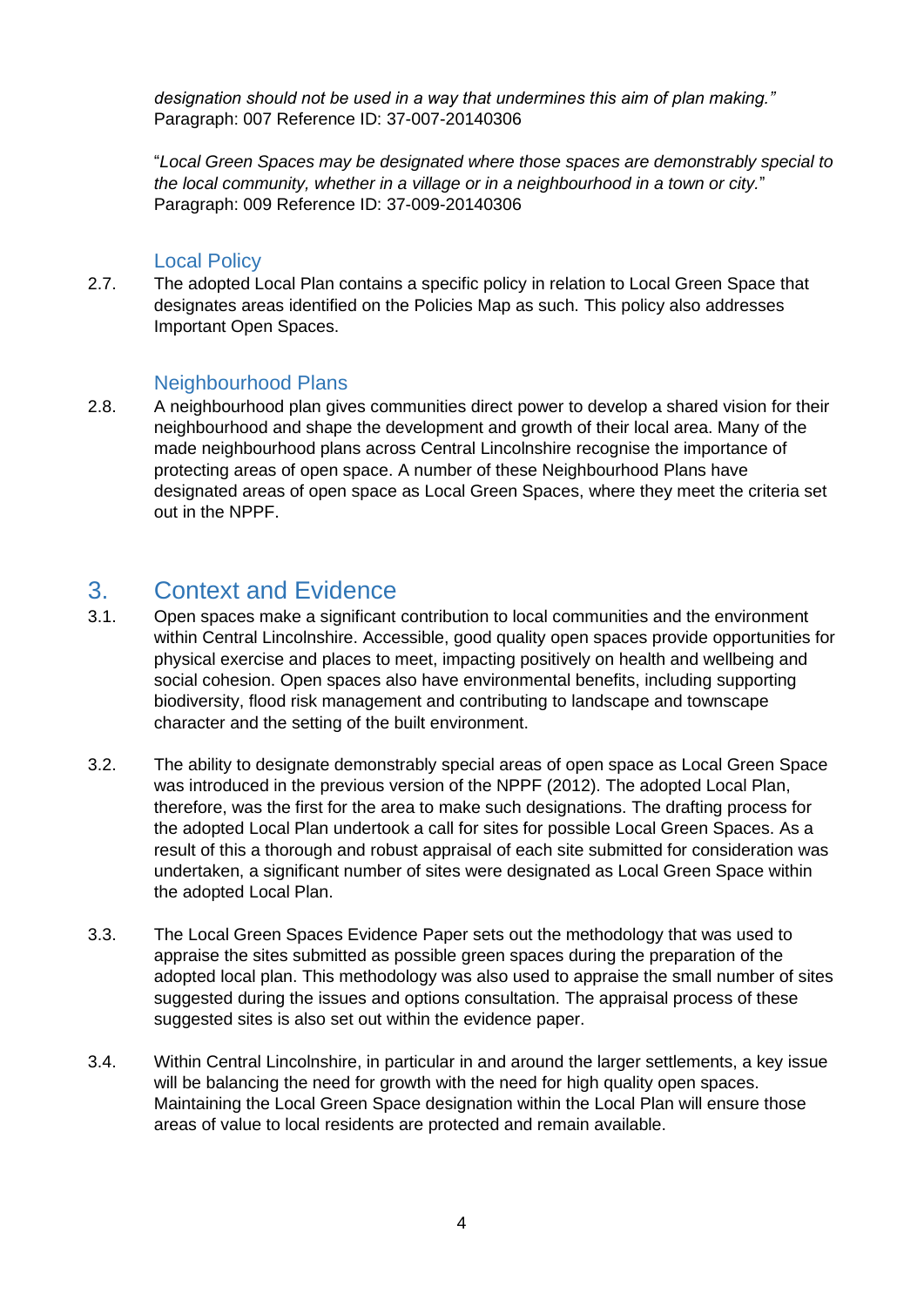# <span id="page-4-0"></span>4. Issues and Options Consultation

- 4.1. The Issues and Options consultation sought respondents' views on whether existing LGS designations should be carried forward, and also whether there were any suggestions for new Local Green Spaces that would meet national policy.
- 4.2. Question 18a asked "Do you agree that the Local Green Spaces in the 2017 Local Plan should be carried forward in the new Local Plan? If no, please provide details." There were 102 responses to this question, 95 supported the proposal, and 7 disagreed. The additional comments made are set out below:
	- Designation at Swaton should be revoked;
	- Designations in Neighbourhood Plans should be respected;
	- Support for retention of green spaces:
	- Any green space policy should be written to ensure that alteration of green spaces to provide flood risk benefits will be supported providing no significant impact on primary use;
	- Need to maximise green space and vegetation to help mitigate GHG emissions;
	- Various expressions of support;
	- There should be greater conservation and protection of existing green belts between towns and villages, along with greater network of foot/cycle paths;
	- Designation of Local Green Spaces including land alongside canals and rivers, such as towpaths will not be supported due to potential detrimental impact upon use of canals and rivers;
	- Additional sites should be identified;
	- Sites should be retained and actively enhanced through good environmental management and added to, to deliver net gain.
	- An updated Biodiversity Opportunity Map identifying Nature Recovery networks would be beneficial and ensure NPPF (Para 31) compliance;
	- Use wording which ensures that greenspace is usable with accessible points of access;
	- There should be opportunities for landowners to challenge proposed/defined Local Green Spaces that do not meet NPPF criteria;
	- In some specific cases, biodiversity and public access are incompatible, definition needed for public;
	- Green Belts and agricultural set aside strips are considered by dog walkers as commons and shortcuts between formal paths with no, or little, enforcement.
- 4.3. Question 18b asked "Additional Local Green Spaces. Do you have any suggested additional Local Green Spaces which you think meet national policy criteria, and therefore should be designated?" The responses are set out below.
	- A number of general areas identified, including:
		- o Trentside River Environs;
		- o Southern Woods;
		- o Land to the west and east of Sturton by Stow;
		- o Orchards in rural villages;
		- o Protection to the open countryside between Thurlby and Bassingham;
		- o A green wedge needs to be retained between the city and NKDC particularly because of the topography of the area and its unsuitability for housing;
	- Ridge and furrow fields should be protected or built on as a last resort.
	- A number of specific sites identified, including: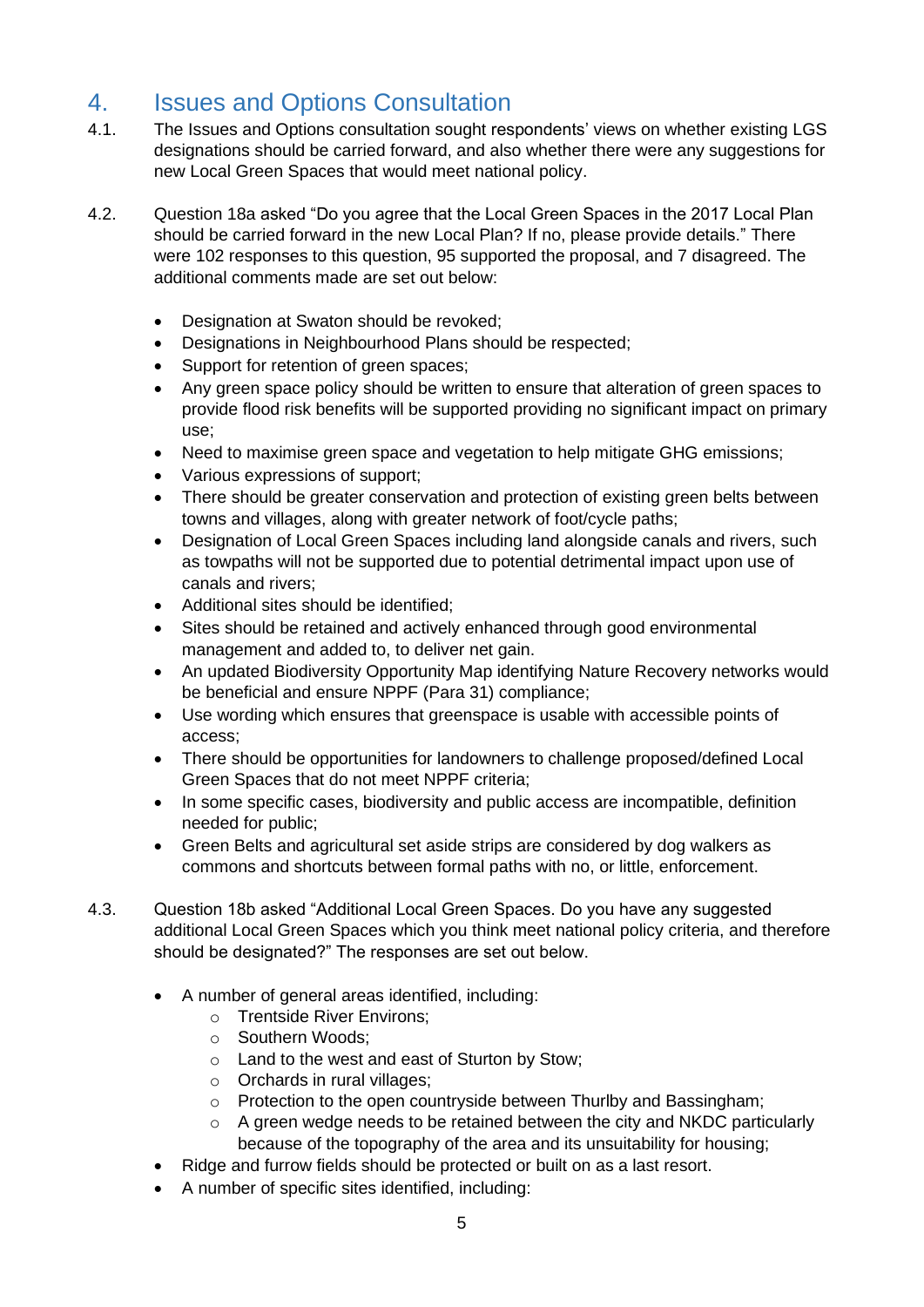- o The Playing field, Ewerby
- o The triangle of land at Chapel Street/ Linwood Road, Market Rasen. Owned by Tesco, would make a good natural garden/orchard area;
- o The space in front of the church in Norton Disney, south of Main Street;
- $\circ$  Protection to the green spaces between Thurlby and Witham St Hughes specifically to the west of Haddington Road and both sides of Moor Lane.
- $\circ$  Protection to both sides of River Witham between Thurlby Road Bridge and Old Mill Bridge, Aubourn;
- $\circ$  Current IOS 'The Croft', Grevingham map supplied:
- $\circ$  Specific sites within Fiskerton map supplied
- o The area known as the 'Hillies' (crossing from Cross O'Cliff Court to Coningsby **Crescent**
- o Land at the now defunct Canwick Golf Club.
- $\circ$  Green wedge from Bomber Command, Lincoln to Whitehall farm Bracebridge Heath;
- A review should consider this, especially for the new towns;
- Should be green corridors/buffer zones surrounding and within all new developments in Heckington;
- Should be explored in detail with Parish and Town Councils;
- An updated Biodiversity Opportunity Map that identified Nature Recovery Networks would enable this;
- Sites identified in Neighbourhood Plans
- Policy should include (or highlight) lanes or bridleways, as there are many;
- Create urban green space

# <span id="page-5-0"></span>5. Regulation 18 Consultation

- 5.1. A Consultation Draft of the Local Plan was published for consultation between 30 June and 24 August 2021. During this eight week consultation comments were received on the plan, the policies within the plan, and supporting information and evidence.
- 5.2. A number of comments were made on this policy, and specific sites shown on the Policies Map. The comments received have been summarised as follows:
	- Various comments broadly supporting the policy.
	- A small number of locations suggested for removal
	- A small number of locations suggested for consideration
	- Various comments supporting the continued designation of locations as Local Green Space
- 5.3. The comments relating to specific sites and locations have been summarised as follows:
	- Locations identified for removal
		- o Keelby, Caddle Beck
		- o Keelby, South End (area to be amended)
	- Locations identified for inclusion
		- o Witham Valley Park
			- o Fiskerton, section of Viking Way
			- o Fiskerton, Ferry Road/Ridings Close (currently IOS)